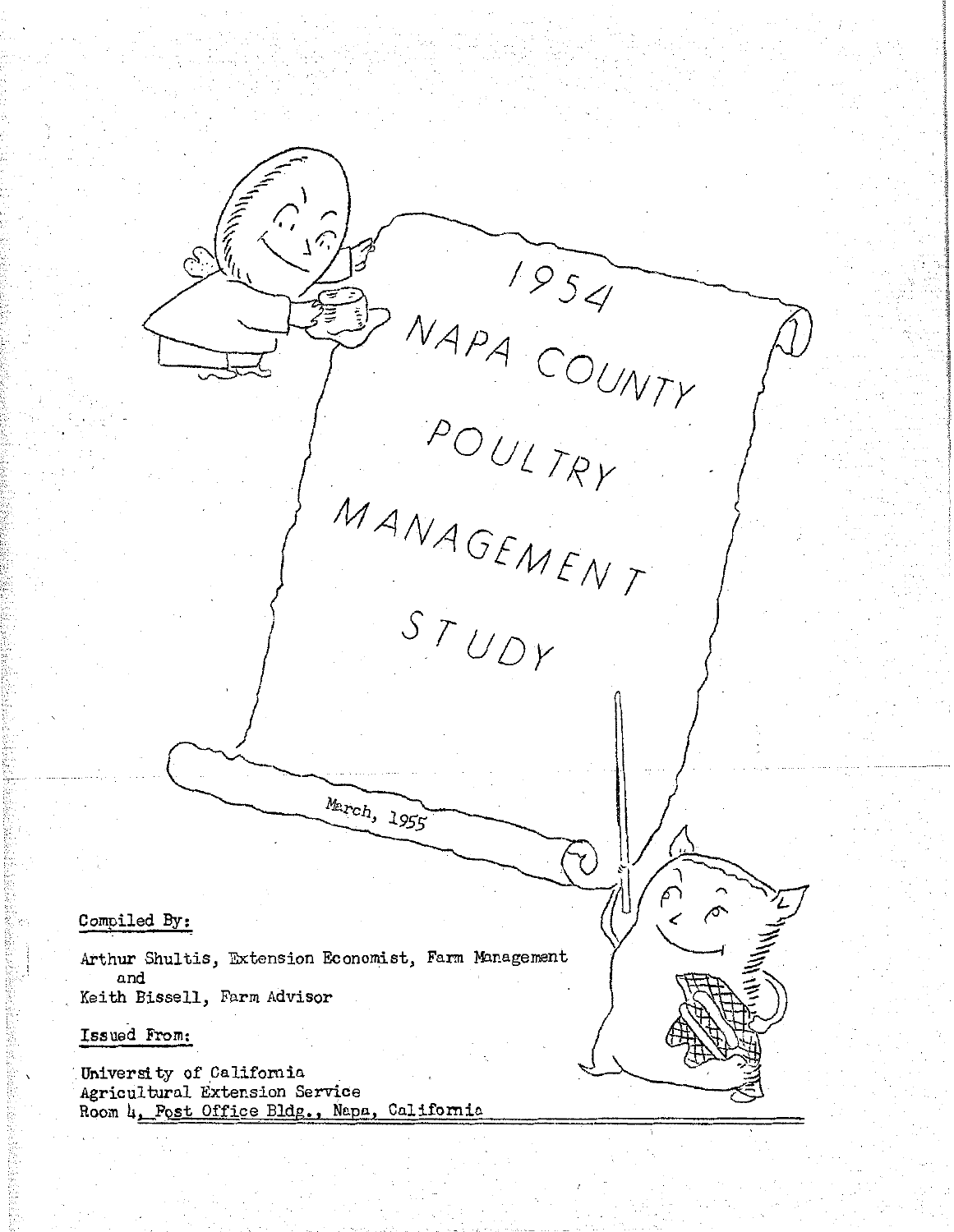## INTRODUCTION

This is the fourth annual report of the current Napa County Poultry Management Study. This study is conducted by the Agricultural Extension Service in cooperation with a small group of interested poultrymen. Its purpose is to help local poultrymen in their management and economic problems. Individual cooperators receive a detailed analysis of their enterprises and an opportunity to compare the many profit factors from month to month and for the entire year. Their reoords also provide much useful current information for poultrymen in general and others interested.

The individual flock figures are shown by serial number in 3 tables. Averages for all flocks in this study for the 4 years and for 3 other studies in 1954 are shown in Table 4. Since the number of reoeres included in these averages is small, these figures should not be considered as average for the county. They apply only to the records covered and for the calendar years covered.

## OUTLOOK

The year 1954 was a relatively unprofitable one for egg producers. The good profits in 1953 had stimulated expansion, and by midsummer we had too many layers and a surplus of eggs and resulting low prices, For the first time on record, egg prices were lower in the fall than in the spring, These low egg prices have discouraged some producers and resulted in some failures. Hatching of light breed chicks for laying flock replacements is below the previous year in the period Deoember •54 through February •55 in California and in the United States. Laying flocks were culled more heavily than usual this past fall, and fewer late hatched pullets were added. The number of layers on hand in the U, s. is estimated at only 1% above the previous year. Some time this summer or fall the number of layers in flocks will be below the year before, total egg production will be lower, and egg prices should be better.

The maintenance of high fryer production despite low poultry prices and the large supply of hens culled from laying flocks, has resulted in rather low prices of cull hens, particularly of the light breeds. This situation may continue through much of 1955, and somewhat reduce potential profit. It will tend also to make it a little less profitable to maintain such a high percentage of annual replacements.

Feed prices should be lower in 1955, with a large national supply of feed grains and a reduction in government support prices of barley and milo from 85% to 70% of parity, It looks now as though 1955 will be a little more profitable than 1954 for egg producers, and that 1956 may be even better,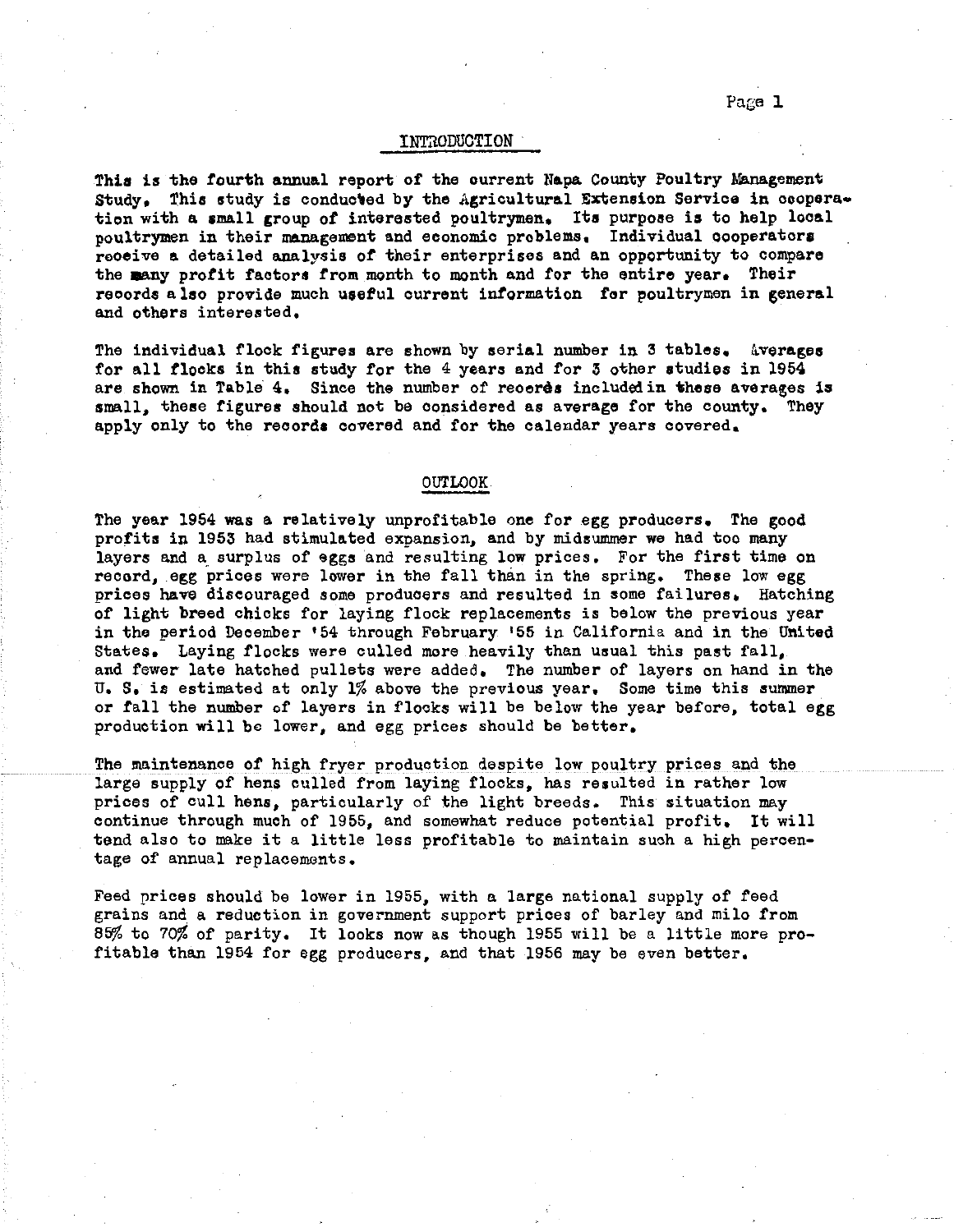Page 2

## DEFINITION OF TERMS USED IN A POULTRY MANAGEMENT STUDY

Total Income is composed of returns from the sale of eggs, poultry manure, and other miscellaneous incomes, the value of eggs and poultry eaten in the home, and the stock inventory increase or less a decrease, Sacks were included in miscellaneous income in previous years, but were deducted from feed costs in recent years.

Total Expense is made up of all costs of feed, poultry, hired labor, and other cash expenses items, the value of operator's and other family labor, depreciation on buildings and equipment, and 5% interest on the average investment shown by the inventory.

Management Income is the amount by which the total income exoeeds the total expense. If the total expense is large, a Net Loss cocurs, which is designated by a minus sign  $(-)$  preceding the figure.

Farm Income is the sum of the management income, the value of the operators's and family's labor, and interest on investment. It is the net income the poultryman reteives above cash expenses and depreciation. It includes interest for the use of his capital, wages for his actual labor, and profit for his management.

Average Number of Hens is the average number of hens in the flock for the year. ft is obtained by dividing the total number of hen days for the year by the number of days in the year.

Percent Mortality is the percent of the average number of hens that died during the year. It is obtained by dividing the number died by the average number or hens.

Percent Culled is the percent of the average number of hens that were sold and eaten in the home during the year. Dividing the number so disposed of by the average number of hens gives the figure.

Percent Added is the percent of the average number of hens which were actually added to the flock during the year. It is obtained by dividing total additions by the average number of hens. Pullets are added at about six months of age.

Percent Pullets is the percent of total hens in the flock which were pullets between six and eighteen months of age. It is obtained by dividing the total pullets of this age at beginning and end of year by the total hens and pullets at these times.

Net Stock Income is the amount by which income from poultry sold and eaten in the home and increase in inventory value of poultry stock, exceeds actual poultry stock purchases and any decrease in stock inventory value. If the latter items exceed the stock income, there is a Net Stock Cost shown by a minus sign  $(-)$ .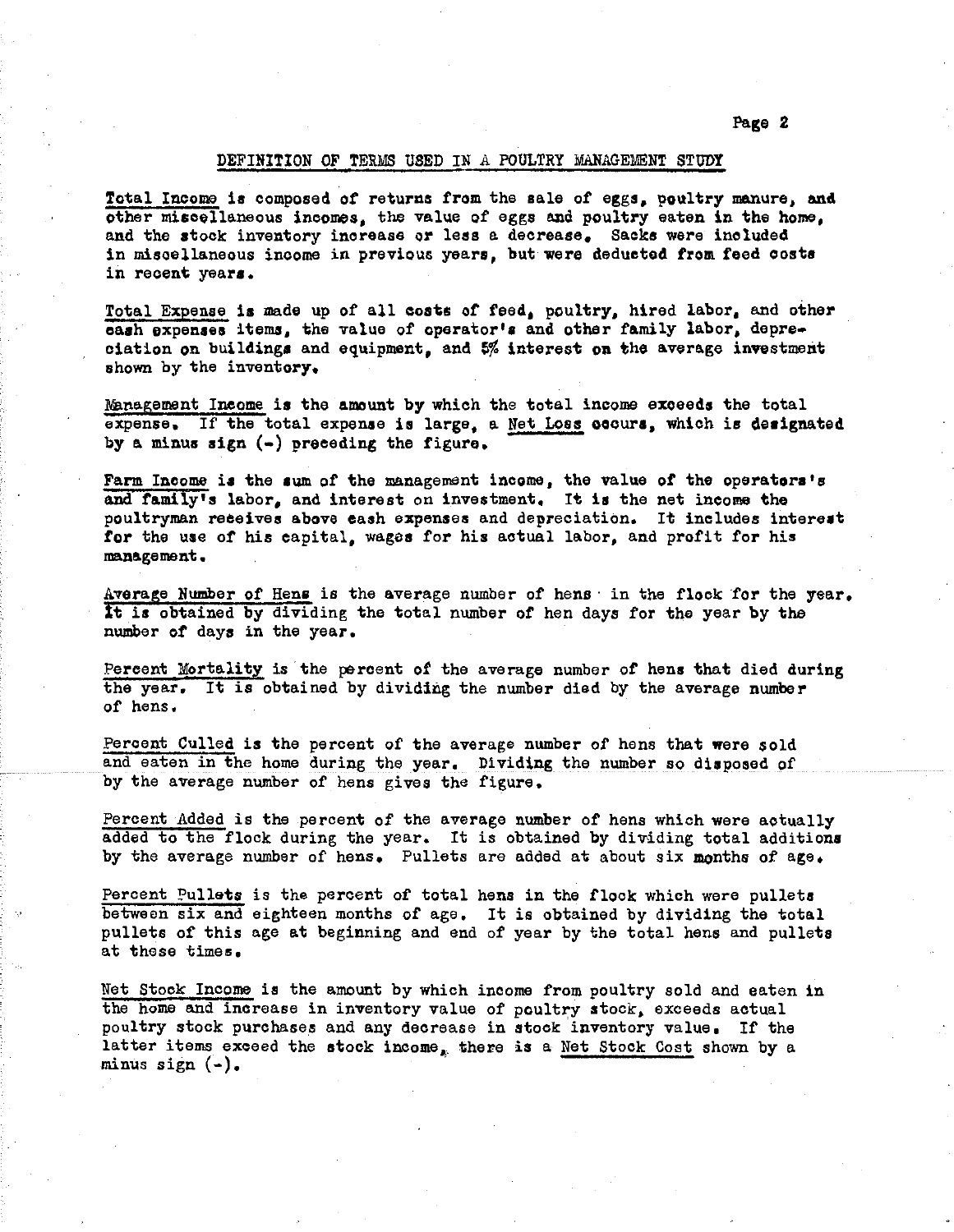page 3<br>TABLE I -- MAIN PROFIT FACTORS IN INDIVIDUAL FIOCKS AND STUDY AVERAGES

|                                       | 47            | 37     | 2 <sub>u</sub> | 26 <sub>1</sub> | 33       | 27      | 30               | Av. 7<br>1954 | Av. 7<br>1953 |
|---------------------------------------|---------------|--------|----------------|-----------------|----------|---------|------------------|---------------|---------------|
|                                       |               |        |                |                 |          |         |                  |               |               |
| Size of flock * or av. no. hens       | L             | S      | L              | L               | S        | S       | $\mathbf{H}$     | 1493          | 1357          |
| Eggs laid per average hen             | 210           | 211    | 187            | 236             | 183      | 253     | 237              | 212           | 212           |
| Per cent mortality, hens              | 17            | 9      | 29             | 32              | 22       | 10      | 33               | 25            | 28            |
| Percent mortality or lost young stock | 19.1          | 4.4    | 5.9            | 10.0            | ---      | 2, 2    | 12.6             | 11.4          | 15            |
| Average price cull hens               | $\frac{1}{2}$ | 49ء    | 34.            | .50             | .64      | .95     | 45.              | 17            | .65           |
| Average cost per chick or bird bought | 35.5          | 32.7   | 31.2           | 45.1            | \$2,00   | 38,0    | 32.1             | 39.2          | 37.0          |
| Net stock income per hen              | .11           | $-22$  | $-.12$         | $-.38$          | $-1,08$  | 1.98    | .30 <sub>2</sub> | $-.07$        | , 16          |
| Average price per dozen eggs sold     | $h + h$       | 37.4   | 39.5           | 34.9            | 42.9     | 31.3    | 36.4             | 39.1          | 53.5          |
| Dozens sold per hen                   | 17,2          | 20.1   | 15.1           | 21.5            | 15.2     | 21.9    | 20.2             | 17.7          | 17.8          |
| Income per hen from eggs sold         | 7.65          | 7.51   | 5.96           | $-7.50$         | 6.54     | 7.50    | 7.34             | 6.94          | 9.51          |
| Poultry sold                          | .49           | .51    | 1 <sub>1</sub> | .60             | .25      | 1.37    | .80              | - 44          | .60           |
| Miscellaneous income                  |               |        | un oa          | ---             |          | --      | ÷.               | and the       | .01           |
| Increase in poultry stock inventory   | .25           | $-.32$ | $\cdot$ 12     | $-.71$          | .23      | 1.51    | .38              | .05           | .17           |
| Total income per hen                  | 8.40          | 7.70   |                | $6, 22$ $7, 39$ | 7.02     | 10.38   | 8.52             | 7.43          | 10.32         |
| Total expense per hen                 | 7.93          | 7.44   | 6.44           | 7.95            | 8,26     | 11.88   | 11.47            | 7.95          | 9.12          |
| Management income per hen             | ,47           | $-25$  | $-22$          | - 56            | $-1, 21$ | $-1,50$ | -2.95            | $-52$         | 1.20          |
| Farm income per hen                   | 1.36          | 1.45   | -74            | -45             | .21      | 1.44    | $-.70$           | .68           | 2.85          |

\*Size of flock--- S-small, under 750.hens; M-medium, 750-1500; L-large, over 1500 hens

The 7 individual records are listed above in order of management income per hen which appears on the next to the last line. This is the best single measure of the operator's management, although the farm income on the last line shows his total earnings per hen. Only the first two records had *a* management income, the other 5 showing *a* loss where the value of their own labor and interest on investment were considered as costs. One record, No, *30,* had a minus farm income with ineome too low to even cover cash costs and depreciation by 70¢ per hen. The main trouble here was over culling and over replacement which ran costs up too high. Mortality of hens was also high, but average egg production was good.

The 1954 average may be compared with the 1953 average for these same flocks, Egg production per hen was the same and mortality was down a little, The big change was in income, with egg price down 14.4¢ per doz and cull hen price down 18¢, resulting in loss instead of a profit.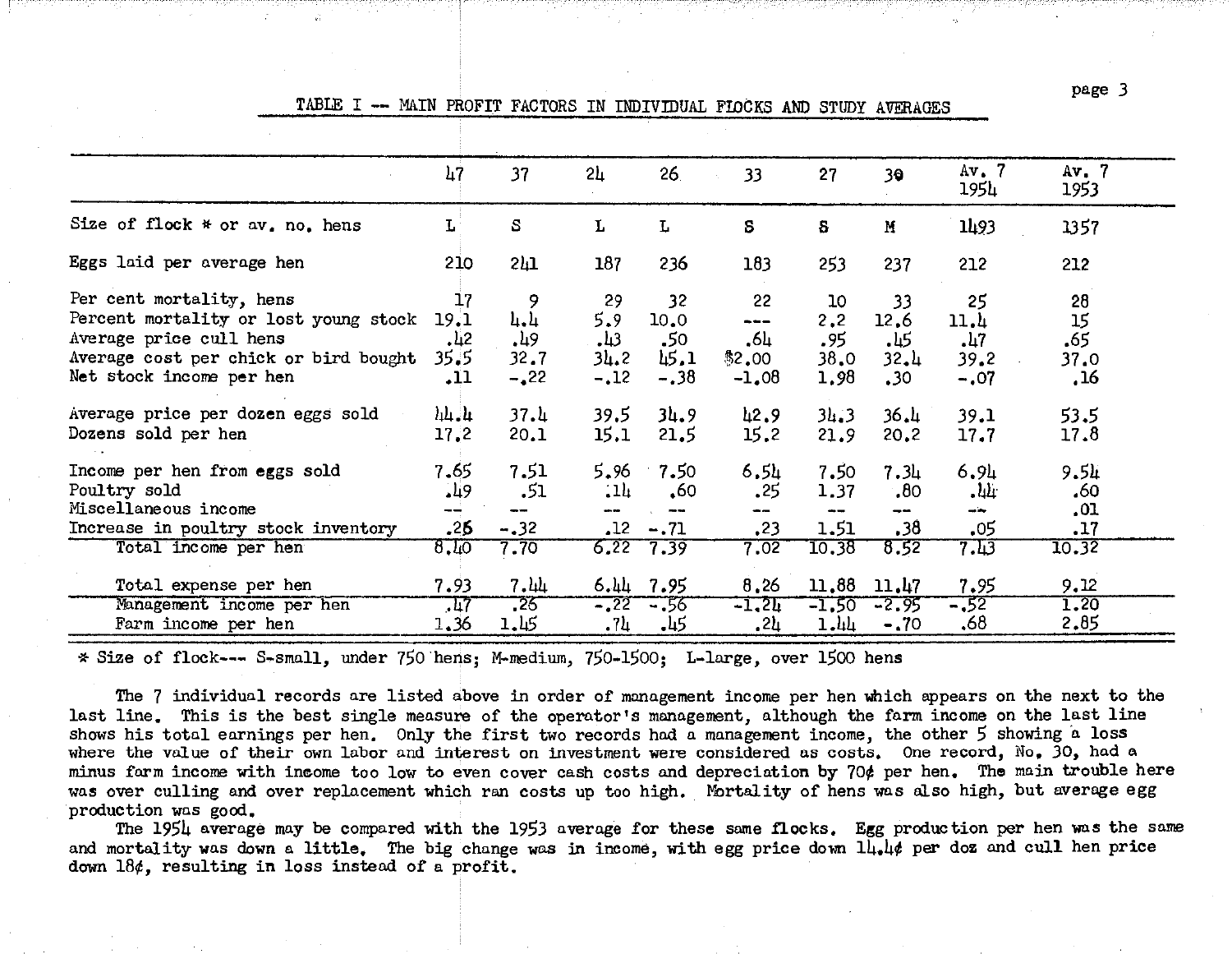PAGE L

TABLE II -- PRODUCTION AND EGG PRICE FACTORS IN INDIVIDUAL FLOCKS

|                                                | 47       | 37       | 2 <sub>h</sub> | 26     | 33             | 27            | 30                       | $Av_{\bullet}$ 7<br>1954 | Av.7<br>1953                           |  |
|------------------------------------------------|----------|----------|----------------|--------|----------------|---------------|--------------------------|--------------------------|----------------------------------------|--|
| Eggs laid per av. hen                          | 210      | 211      | 187            | 236    | 183            | 253           | 237                      | 212                      | 212                                    |  |
| Fall eggs per fall hen, Sept.-Dec.             | 68       | 86       | 72             | 77     | $\mu$ 8        | 89            | 79                       | 73                       | 72                                     |  |
| Per cent of year's eggs in fall, Sept.-Dec. 33 |          | 29       | 42             | 38     | 35             | 51            | 36                       | 37                       | 38                                     |  |
| Per cent of flock pullets, 6-18 mos.           | 86       | 100      | 69             | 79     | 51             | 100           | 77                       | 78                       | 81                                     |  |
| Per cent pullets added, July-Oct.              | 49       | O        | 38             | 29     | 100            | 100           | 45                       | łд.                      | 37                                     |  |
| Per cent mortality & lost hens                 | 17       | 9        | 29             | 32     | 22             | 10            | 33                       | 25                       | 28                                     |  |
| Per cent culled of av. hens                    | 116      | 93       | 32             | 125    | 38             | 120           | 172                      | 91                       | 91                                     |  |
| Per cent added                                 | 115      | 116      | 81             | 162    | 78             | 134           | 217                      | 123                      | 137                                    |  |
| Per cent increase or decrease                  | $-18$    | IΙ       | 20             |        | 18             |               | TZ                       |                          | 13                                     |  |
| Per cent of all eggs sold                      |          |          |                |        |                |               |                          |                          |                                        |  |
| Large                                          | 50       | 61       | 68             | 48     | 76             | 50            | 51                       | 57                       | 53                                     |  |
| Medium                                         | 41       | 23       | 15             | 21     | 20             | $rac{25}{25}$ | 27                       | 25                       | 28                                     |  |
| Small & commercial                             | 9        | 16       | 17             | 28     | 4              |               | 22                       | 18                       | $\begin{array}{c} 19 \\ 5 \end{array}$ |  |
| Sold at retail                                 | 100      |          | 4              |        | $\frac{1}{6}$  |               | 17                       | 28                       |                                        |  |
| Average price per dozen                        |          |          |                |        |                |               |                          |                          |                                        |  |
| <b>Molesale</b>                                | $- +$    | 37.4     | 39.5           | 34.9   | 38.3           | 33.9          | 35.8                     | 37.2                     | 53.5                                   |  |
| Retail                                         | 44.8     | $-\star$ | 38.3           | --     | 1.8,1          | 40.9          | 41.3                     | 44.3                     | 58.1                                   |  |
| All eggs sold                                  | 11.1     | 37.4     | 39.5           | 34.9   | 42.9           | 34.3          | 36.4                     | 39.1                     | 53.5                                   |  |
| Net cost per dozen                             | $\mu$ .7 | 36.1     | 40.9           | 37.5   | 51.0           |               | 41.2 51.0                | 42.0                     | 46.8                                   |  |
| Management income per dozen                    | 2.7      | 1.3      | $-1.4$         | $-2,6$ | $\pm$ al $\pm$ |               | $-6.9 - 11.6$            | $-2.9$                   | $\overline{6.7}$                       |  |
| Farm income per dozen                          | 7.9      | 7,2      | 4.9            | 2.1    | 1.6            |               | $6.5 - 3.5$              | 3,8                      | 16.0                                   |  |
|                                                | pens     |          | pens           | cages  |                |               | cages                    |                          |                                        |  |
| Type of housing                                | on wire  | litter   | on wire        | 2      | litter         | litter        | $\overline{\phantom{a}}$ | --                       | --                                     |  |

High egg production depends on quality of stock and a good culling and replacement program. It was less profitable to make heavy replacements in 1954 with low cull prices--some overdid it and reduced profit even with more eggs per hen. For better production and egg size, most of the replacements should be spring hatched. Notice average egg sizes and prices per dozen in No. 33 and 27, both of which added all their pullets in the 4 months July to Oct. No. 33 had more old hens and 27 was all pullets.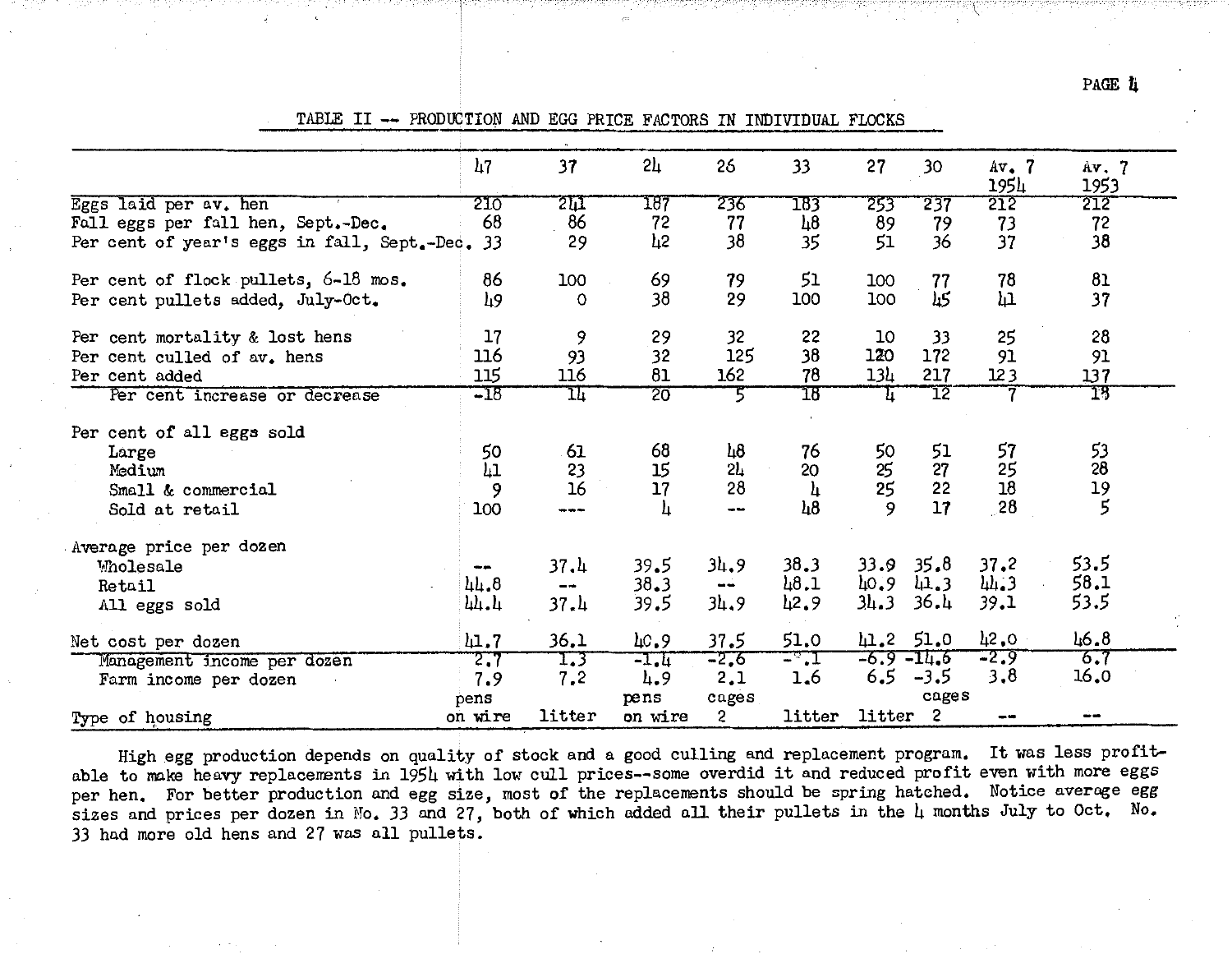page 5

|                                  | 117  | 37         | 2և               | 26          | 33   | 27       | 30            | $Av_{\bullet}$<br>1954 | $Av$ , $7$<br>1953 |  |
|----------------------------------|------|------------|------------------|-------------|------|----------|---------------|------------------------|--------------------|--|
| Average price per cwt. mash      | 4.51 | 4.25       | 4.51             | 1.18        | 4.95 | 1.21     | 4.01          | 1.31                   | 4.66               |  |
| Average price per cwt. grain     | 2.99 | 2.94       | 2.7 <sub>4</sub> | 3,24        | 3.86 | 3,02     | 2.71          | 2,86                   | 3.43               |  |
| Average price mash and grain     | 4.03 | 3.76       | 3.54             | 4.16        | 4.46 | 3.76     | 3.64          | 3,82                   | 4.28               |  |
| Per cent of feed mash            | 69   | 63         | 45               | 98          | 55   | 61       | 72            | 66                     | 69                 |  |
| pounds of mash and grain per hen | 113  | 132        | 122              | ᄔ           | 99   | 168      | 186           | 132                    | 135                |  |
| Investment per hen               | 4.20 |            | $5.15 \t2.67$    | 3.79        | 3.39 | 10.03    | 7.12          | $4 - 13$               | 4.27               |  |
| Hours of labor per hen           | 2.6  | $\cdot$ 9  | 1.1              | 1,0         | 1,3  | 2.1      | 1.9           | 1.6                    | 1,5                |  |
| Total feed costs per hen         | 4.59 | 5.02       | 4.37             | 5.91        | 4.42 | 6,38     | 6.79          | 5,08                   | 5.84               |  |
| Poultry stock bought             | .65  | $\cdot$ 40 | .38              | .27         | 1,56 | .90      | .88           | 56.                    | .61                |  |
| Miscellaneous costs              | .12  | 59ء        | $\cdot$ 30       | .32         | .67  | .98      | 1.11          | $-42$                  | -46                |  |
| Depreciation                     | .18  | .24        | .15              | .23         | .13  | .68      | $\cdot$ 44    | $^{\circ}$             | .23                |  |
| Hired labor                      | 1.50 | $\sim$ $-$ | .28              | ,21         | --   | $- -$    | $\frac{1}{2}$ | $-47$                  | .33                |  |
| sub total, cash costs & deprec.  | 7.01 | 6.25       | 5.18             | <u>9*31</u> | 6.78 | 6.91     | 9.22          | 6.75                   | 7.17               |  |
| Value operator's labor           | .68  | .93        | .83              | $-82$       | 1.31 | $2 - 44$ | 1.89          | .99                    | 1.44               |  |
| Interest on investment           | .21  | .26        | .13              | .19         | .17  | -50      | 36.           | .21                    | ,21                |  |
| Total all costs                  | 7.93 | 7.44       | $-6.44$          | 7.95        | 8,26 | 11.88    | 11.47         | 7.95                   | 9.12               |  |

TABLE III -- COST FACTORS AND COSTS FER HEN

Costs are about as important as income in determining profit. For example No. 27 which had highest production per hen with heavy replacements also had highest income per hen despite the lowest egg price. Yet high expense per hen wiped out any profit opportunity. A large part of his, however, was the non-cash cost of operator's labor so the net farm income (Table I) was second only to No. 37.

Notice the variation in cost per 100 lbs. of grain and mash from 3.54 in No. 24 which fed only 45% mash to 4.46 in No. 33 which fed 55% of a very high priced mash. No. 33 bought pullets already raised so had the low feed use of 99 lbs, per hen which is for the hens only, there being no young stock raised. Despite the low price of grain in No. 30, the high percent of mash used (72%) resulted in a higher price than necessary for all feed. The high quality used (186 lb.) was the result of raising too many replacements. Poultry stock and miscellaneous costs are also high for this reason.